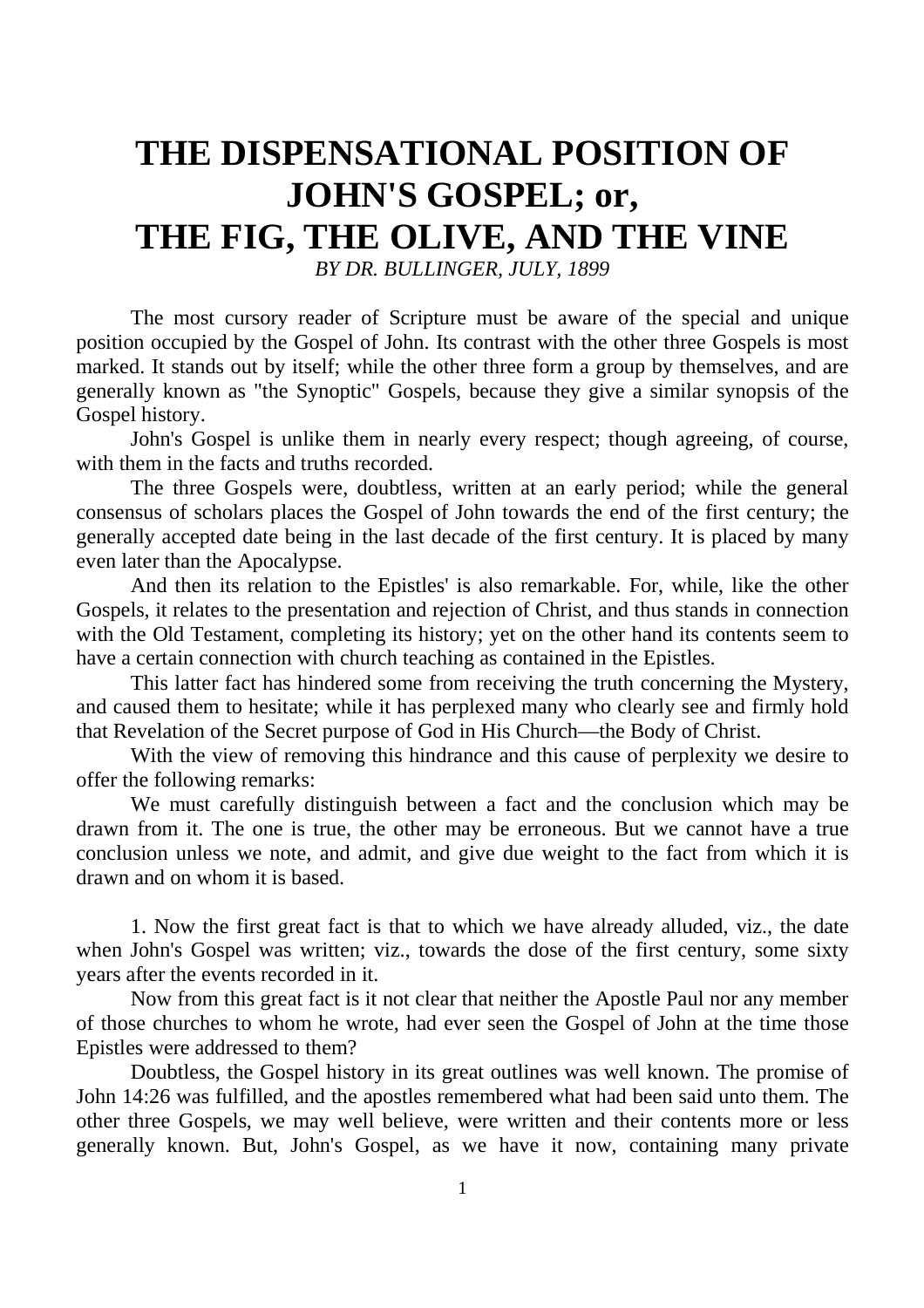conversations (e.g., John 4., 9., 11., 17.), was never seen or known by the Apostle Paul, or the churches to whom he wrote.

From this conclusion follows another: viz., that it is possible therefore to have a model church (1 Thess. 1:7) without the special teaching of John's Gospel. That is to say, the teaching conveyed to those churches by Paul's ministry personally, and by his Epistle, contained "all the truth" necessary to build up a perfect church in all its complete ness.

This conclusion can hardly be questioned.

Our first point, therefore, is this, that, if there were today a company of Divinely saved souls and they possessed only Pauls Epistles addressed to the churches, they would have "all the truth" necessary to build them up as a church. But if they had only the Gospel of John they would be without definite teaching as to man's ruin; Yahweh's righteousness; the two natures, and the conflict between them; union with Christ in death and Resurrection, the completeness and perfection of our standing in Christ; the doing away of ordinances in Christ; the difference between the Law and the Gospel; the nature and use of spiritual gifts; the nature and order of Resurrection as taught in 1 Cor. 15; the Lord's supper; the mystery connected with Israel's blindness; the Mystery of the Church as the Body of Christ; its position, nature, and growth; its holiness of walk and its missionary activities (1 Thess.); the mystery concerning those who are "alive and remain;" the Resurrection of 1Thess. 4; and the Rapture as distinct from the day of Yahweh, and given by special revelation from the Lord Himself (1 Thess. 4:15); the mystery of iniquity as revealed in 2 Thess. 2, showing the nature and character of the revelation of Antichrist; and many other truths all important and absolutely necessary for the building up of the Church of God.

In other words, while there is no vital truth of John's Gospel which is not contained in the Epistles, there are many important Church truths which are not in John.

2. The second great fact is, that, after the Church is taken up, there will be multitudes saved in various companies for various positions in glory. It is impossible to read Rev. 7, 14, 15, and 19, compared with Isa. 26:9, without being convinced of this fact. The conclusion to be drawn from this fact is, that, those companies of saved ones must feed on the Word of Yahweh, as all other of the redeemed have always done. They will need its counsels, and comfort, and guidance, and instruction.

They will have the church Epistles, just as we have, today, the Old Testament histories. which are written "for our learning." But the church Epistles, for them, will be historical, and just what the Old Testament history is for us now. They will contain much matter concerning a time and circumstances which will then have passed away, and with which they have no practical or immediate concern. But they will need, besides this, some special Scriptures which shall meet and supply their need, and contain "all the truth " that suits their then circumstances without being encumbered and mixed up with certain church truths and church teaching, which will then concern only what is past and gone. And they will have it, and find it in a very special manner in the Gospel of John.

So that while the truths of John's Gospel may be found in the Epistles, the special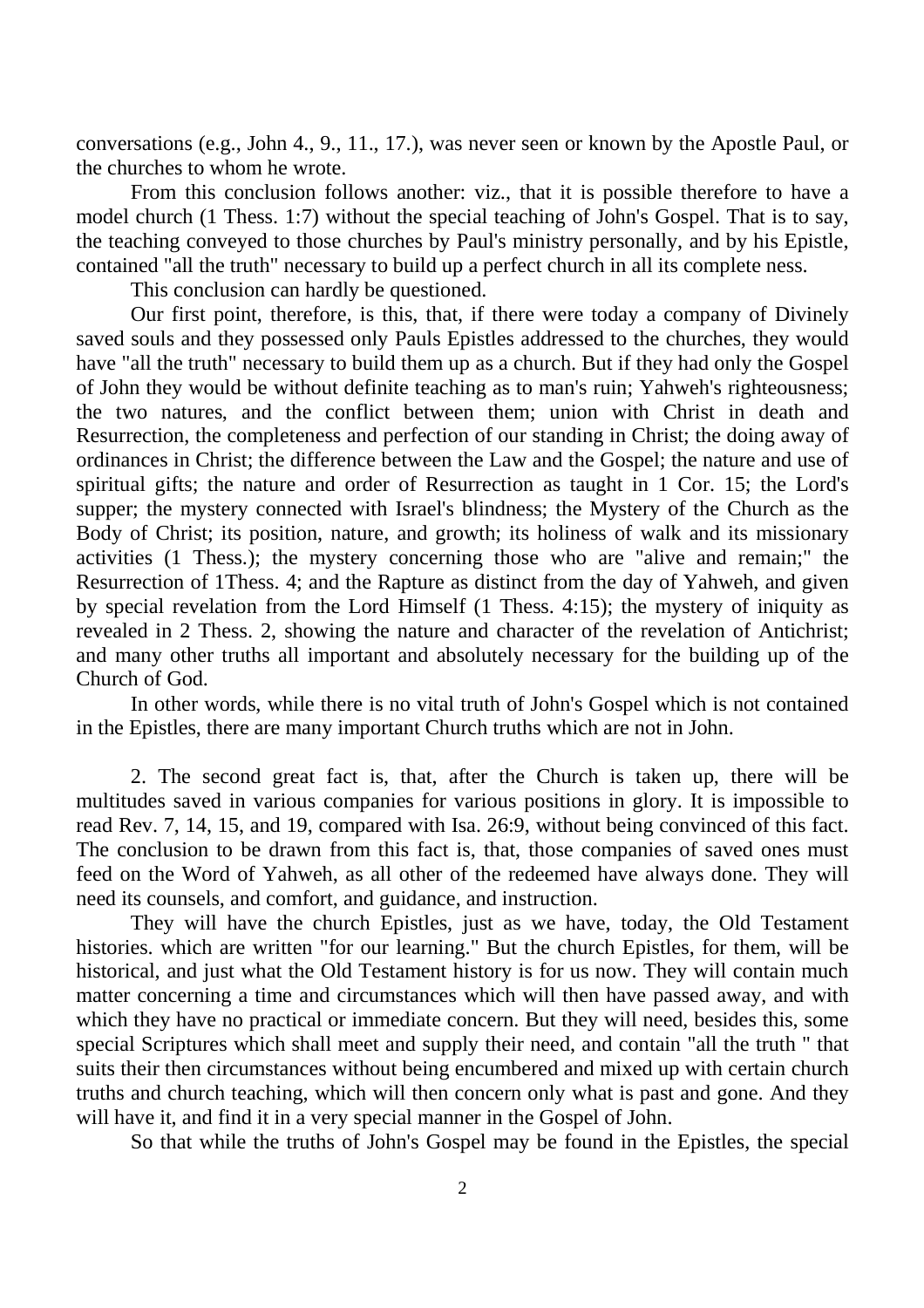church-truths are not found in John.

When the Church has been removed, Yahweh's dealings on the earth will be with Jew and Gentile as such.

Yahweh will be again dealing with His people Israel, and the godly remnant will need special Scriptures for that time. The Law, with the "Song of Moses " (Deut.32), will tell them of Yahweh's goodness and of Israel's rebellion. The Psalms will put suited words into their mouth; while the Gospels will exhibit their rejection of Messiah, and the Epistles will give the Dispensational history of the Olive tree. But the Church of God will then have been removed, and the Gospel of John will come in as a precious link, taking Israel up where the Fig tree was cut down, and telling of that true Vine in whom then will be all their hope and all their desire.

As it is the Gospel of John which contains this teaching of the Vine, and sums up all the Old Testament revelations concerning it, so is it the key to the special position which this Gospel holds with relation to the other books.

These three Trees (and a fourth—the Bramble) give a striking illustration of the great land-marks which stand out in Israel's history. They are the same four as those mentioned in Jotham's allegory in Judges 9:7-15. The FIG TREE, the OLIVE, the VINE, and the BRAMBLE.

"And, when it was told Jotham, he went and stood on the top of Mount Gerizim, and lifted up his voice, and cried aloud,––and said unto them––Hearken unto me, ye owners of Shechem, and may God, hearken unto you. The trees, went their way, to anoint over them, a king,––and they said unto the olive tree––Reign thou over us. But the **olive tree** said unto them, Should I leave my fatness, which, in me, gods and men do honour,—and go to wave to and fro, over the trees? Then said the trees unto the fig–tree,—Come! thou reign over us. But the **fig–tree** said unto them, Should I leave my sweetness, and mine excellent increase,—and go to wave to and fro, over the trees? Then said the trees unto the vine,— Come! thou, reign over us. But **the vine** said unto them, Should I leave my new wine, that rejoiceth gods and men,––and go to wave to and fro, over the trees? Then said all the trees, unto **the bramble**,––Come, thou, to reign over us. And the bramble said unto the trees, If, in truth, ye are about to anoint me to be king over you, come, take refuge in my shade, but, if not, there shall come forth fire out of the bramble, and devour the cedars of Lebanon" (Jud. 9:7-15).

These four contain the whole dispensational history of Israel.

## **THE FIG TREE**

The earliest of all the trees named in the Bible is the FIG TREE. It is specially typical of Israel as to national position. The synoptic Gospels set this forth. Israel, as to national position, was like the Fig tree planted in a vineyard (Luke 13:6)—a place of blessing and advantage. It has special reference to Israel's moral and spiritual failure under the old covenant. The Lord came seeking fruit, but none was found; three years were given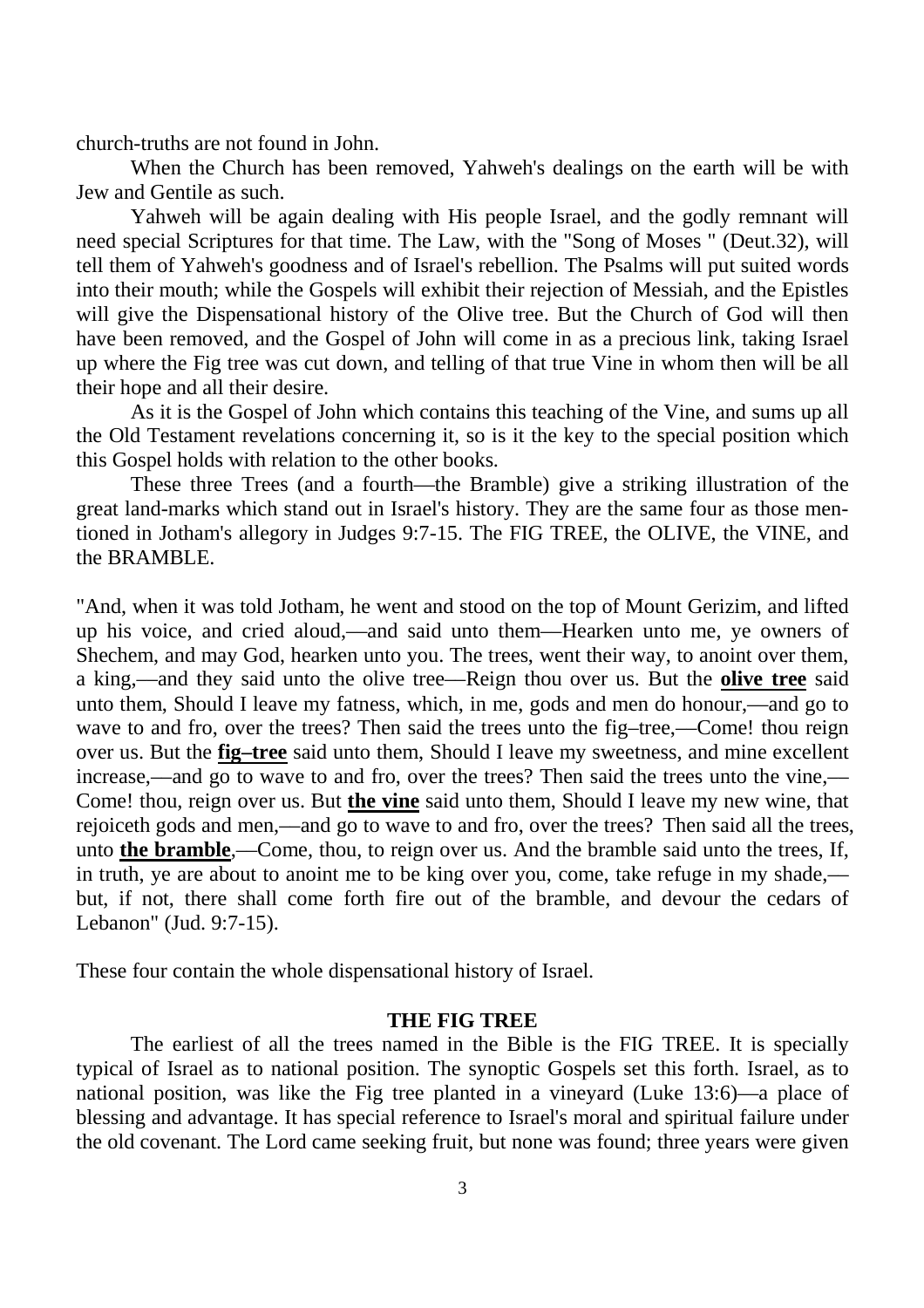to it (the three years of His ministry), and at length orders were given to "cut it down " (Luke 13: 6-9), and, nationally, Israel soon "withered away" (Matt. 21:19, 20; Mark 11: 13, 14). In Judges "sweetness" and "good fruit " are given as the special characteristics of the Fig tree. But it was just these which were wanting when the Lord came. It is just these which are lacking in Israel today.

## **THE OLIVE TREE**

The OLIVE is characterized by "fatness," and that "wherewith by use they honor God and man." This sets forth Israel's covenant privileges. Israel had "fatness " indeed, and privileges such as no other nation had. The Olive is specially associated with "the house of God" (Ps. 52:8).<sup>1</sup> But religiously, Israel did not "honor God." Hence, its privileges were taken away, some of its branches were "broken off," other branches are now "graffed in," and partake of the "fatness" of the olive tree. It is not "cut down" and "withered away," as Israel's political position has been. The Olive is the only evergreen of the three. Its wood, leaves and fruit are all good, telling of the blessings of Yahweh's everlasting covenant with Abraham and his seed, of His free grace, of His spiritual gifts, and of His eternal faithfulness. All these are included in the teaching of the Olive, and all are in striking contrast to man's Fig tree pretensions and failure. No! the Olive tree stands, and by-and-by the natural branches will be grafted in again. Israel had the privileges once, some of which are described in Rom. 3:1, 2: 9:4, 5; the great privilege being that "unto them were committed the oracles of God"; but now, Gentiles (as such) have this, among other of Israel's privileges, and to-day the Gentiles dispense to Jews "the oracles of God."

#### **THE VINE**

3. The VINE speaks of Israel's spiritual blessing. Read Isa. 5 and Psa. 80. Yahweh brought this Vine out of Egypt. He "planted it." He "prepared room for it." He did everything for it. But this Vine failed. Its hedges were taken away and the vineyard was trodden down. There is henceforth no blessing for Israel apart from Christ. He is the true or very Vine. All others were but types and shadows, He is the real Vine, well-pleasing to God, in Whom "He delighteth."

All spiritual blessing for Israel is bound up in Him. Without Him nothing can be done. He said "I am the true Vine," not the true Fig, or the true Olive; but the true or real Vine.

NATIONAL POSITION. The nation has, like the FIG TREE, been "cut down " and is "withered away," and it will never be restored under the same conditions, or under the old covenant. "Let no fruit grow on thee hereafter for ever" (Mr. 11:14; Mt. 21:19) The kingdom has been taken from them, and will be given (as it has already been given in Yahweh's purpose) to a nation and a generation who will bring forth the fruits thereof. For "fruit" is the characteristic of the Fig tree. Yes, out of that old nation there will be a new one. A nation will be made out of a remnant of it (Matt. 21:43); a nation which will be

<sup>1</sup> But, I, am like a flourishing olive–tree, in the house of God, I have put confidence in the lovingkindness of God, for times age–abiding and beyond.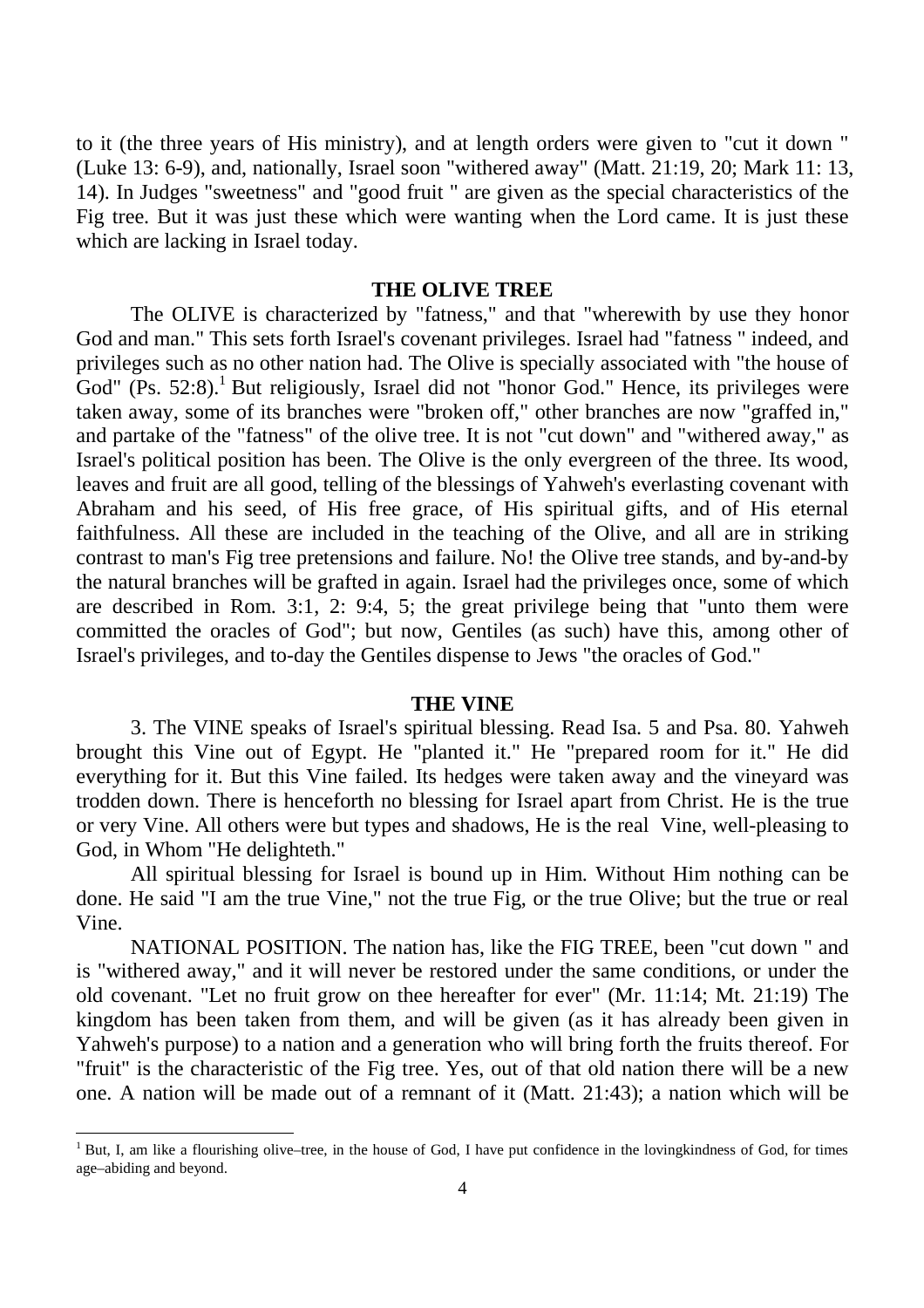"born at once." This nation will have a new covenant and a new political position altogether. This Fig tree will now soon put forth its leaves, for its summer is coming, yea, is "nigh at hand "Mat. 24:32-33; Mark 13:28-29; Luke 21: 29-31).

COVENANT PRIVILEGE. The branches have been broken off, but the OLIVE TREE is not cut down or cast away. Some of its branches are only broken off. Others from a wild-olive tree have been grafted in, and presently the broken-off branches will be "grafted into their own olive tree," and their covenant privileges will be restored; their "fatness" renewed and used for the "honor of God and man." This Covenant was made with Abraham before there was an Israel; and all its privileges are included in the Olive.

SPIRITUAL BLESSING. The VINE has been wasted and devoured (Ps. 80:13), and trodden down, and no rain waters it (Is. 5:5-6). But Yahweh of hosts will "return and visit this vine." His right hand will be upon the Son of Man whom He has made strong for Himself. He will turn again, and cause His face to shine and Israel will be saved (Ps. 80:14, 19)

As the Vine (connected with spiritual blessing in the world), Israel has wholly and altogether failed. It is characteristic of the Vine that its wood is of no use, not even to make a pin on which to hang anything (read Ezek. 15 on this subject). It has no power to stand alone, It needs support itself, but cannot give support to others. No! Israel, as the Vine, has failed. All spiritual blessing now and henceforth must and will be found only in and through "the true Vine," the real Vine, to which all others pointed; "the man of His right hand." All who do not derive their blessing from Him and partake of blessing through Him will be "cast out " and "cut off." But all who partake of strength and blessing in Him will stand for , ever! and yield that wine which shall cheer both Yahweh and man.

But now note specially the places of the Scripture where these trees are mentioned, and where their lessons are imfolded.

- 1. We have the Fig tree in the three synoptic gospels.
- 2. The Olive in Romans, and
- 3. The Vine in John.

It is in the Three synoptic Gospels we have the record of the dispensational history of the causes of the "cutting down" of the Fig tree, and the miracle of its "withering away." Now, in this present interval, it is in the Church epistles (Rom. 9-11.) that we have the Olive tree, and the record concerning the "breaking off" of the natural branches and the grafting in of others.

While it is in the gospel of John that we have the Vine and its branches, the special scriptures for the teaching of those who will specially need it in the days after the church has been removed. In that gospel, those companies of the saved will learn the precious truths which will be their support and their stay in the day of the great tribulation: "through" and "out of" which they will be brought.